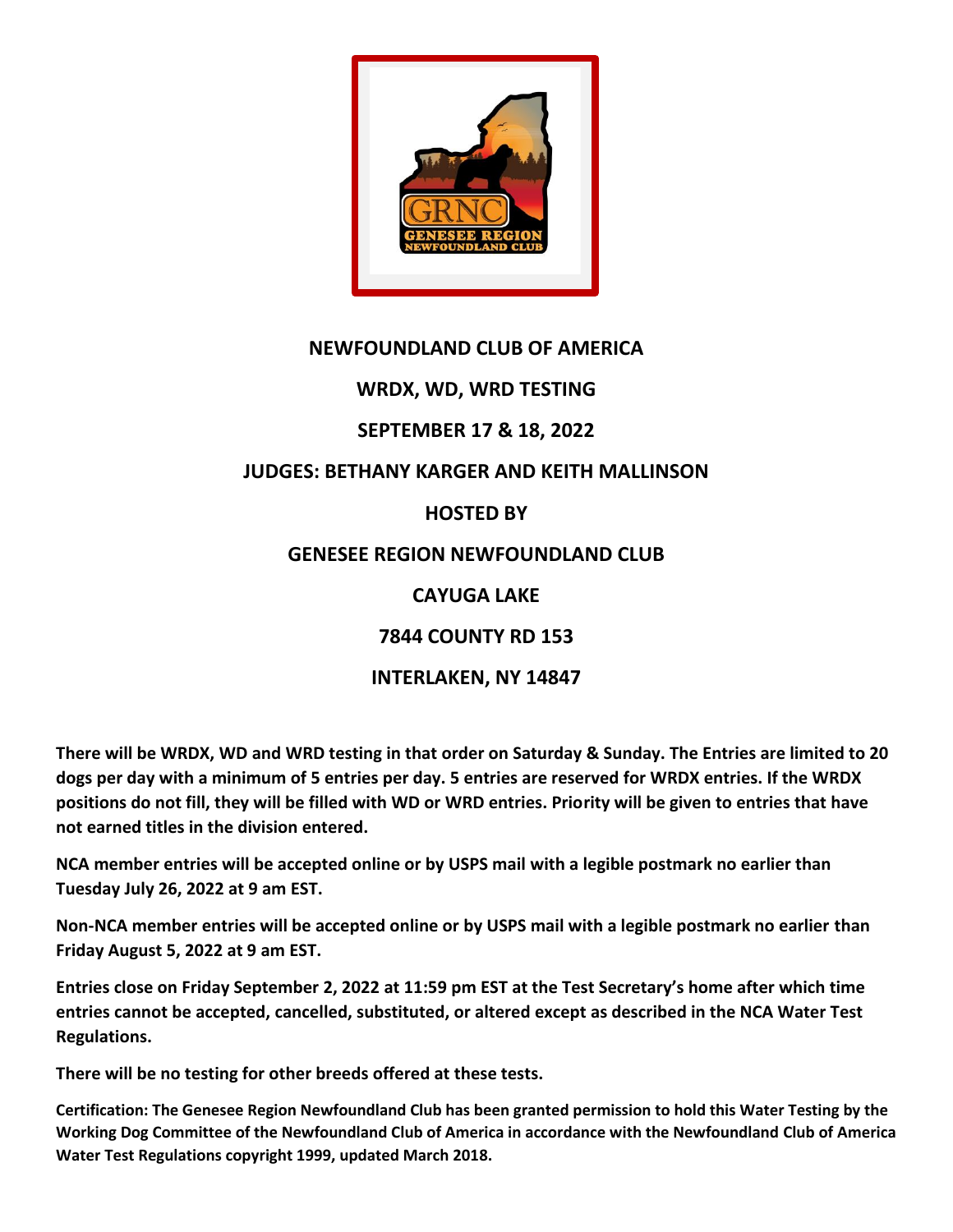You may use the NCA Online Entry System at https: [www.ncanewfs.org/wdc.](www.ncanewfs.org/wdc) OR mail entries to: Shannon Bozeat, GRNC Water Test Secretary, 10525 Spook Woods Road, Port Byron, NY 13140 All entries will be acknowledged at least 10 days prior to the test.

NCA member entries will be accepted online or by USPS mail with a legible postmark no earlier than Tuesday July 26, 2022 at 9 am EST.

Non-NCA member entries will be accepted online or by USPS mail with a legible postmark no earlier Friday August 5, 2022 at 9 am EST.

Entries close on Friday September 2, 2022 at 11:59 pm EST at the Test Secretary's home after which time entries cannot be accepted, cancelled, substituted, or altered except as described in the NCA Water Test Regulations

**Entry Fees**: There is an entry fee of \$45.00 per dog per test entered.

Entries submitted electronically will be assigned a postmark with the same date the entry is entered. Entries submitted by mail will be assigned the postmark given as per usual. Entries submitted electronically and via post will be considered equally in date order for slots in the test. NCA members will have the same early-entry window with both paper entry and electronic entry. If you are not a member of the NCA you will be prompted to provide the same contact information that you would provide on a paper entry once entries are open to non-NCA members. You will be prompted to enter or verify your dog's information and you will have the opportunity to upload an image of your dog's registration certificate. Please have an electronic version of your dog's registration form ready for upload before you begin the online entry process. If you experience problems using the online entry system, please contact Dan Zimmerman at dan@dogfishsoftware.com

The available entry slots will be filled according to the postmark date. If the number of entries with the same date exceeds the number of available slots, a drawing will take place to fill the vacancies and determine the alternates. The method for determining alternates and entry refund procedure is specified in Chapter I, Section 12 of the Water Test Rules.

Entries received after the entry limit has been reached and before the closing date will be placed on an alternate list in order of postmark. Alternates will be determined as specified in the NCA policy on handling entries, refunds and alternates listed in section 12 entry limitation. Alternates will be notified immediately should an opening occur.

The standard NCA entry form is attached. Please use a separate entry form for each test that you are entering. In accordance with NCA's updated regulations, please indicate NCA membership of all co-owners or the handler on the entry form.

Dogs qualifying in the Junior Division may post enter for a \$15.00 fee.

Make checks payable to GRNC and mail to:

Shannon Bozeat, Test Secretary, 10525 Spook Woods Road, Port Byron, NY 13140

\*\*\* NCA members are granted a 10-day early entry as a benefit of their membership in NCA. To take advantage of the early entry rule, if the dog is co-owned, then either all co-owners of the dog must be NCA members OR the handler must be an NCA member.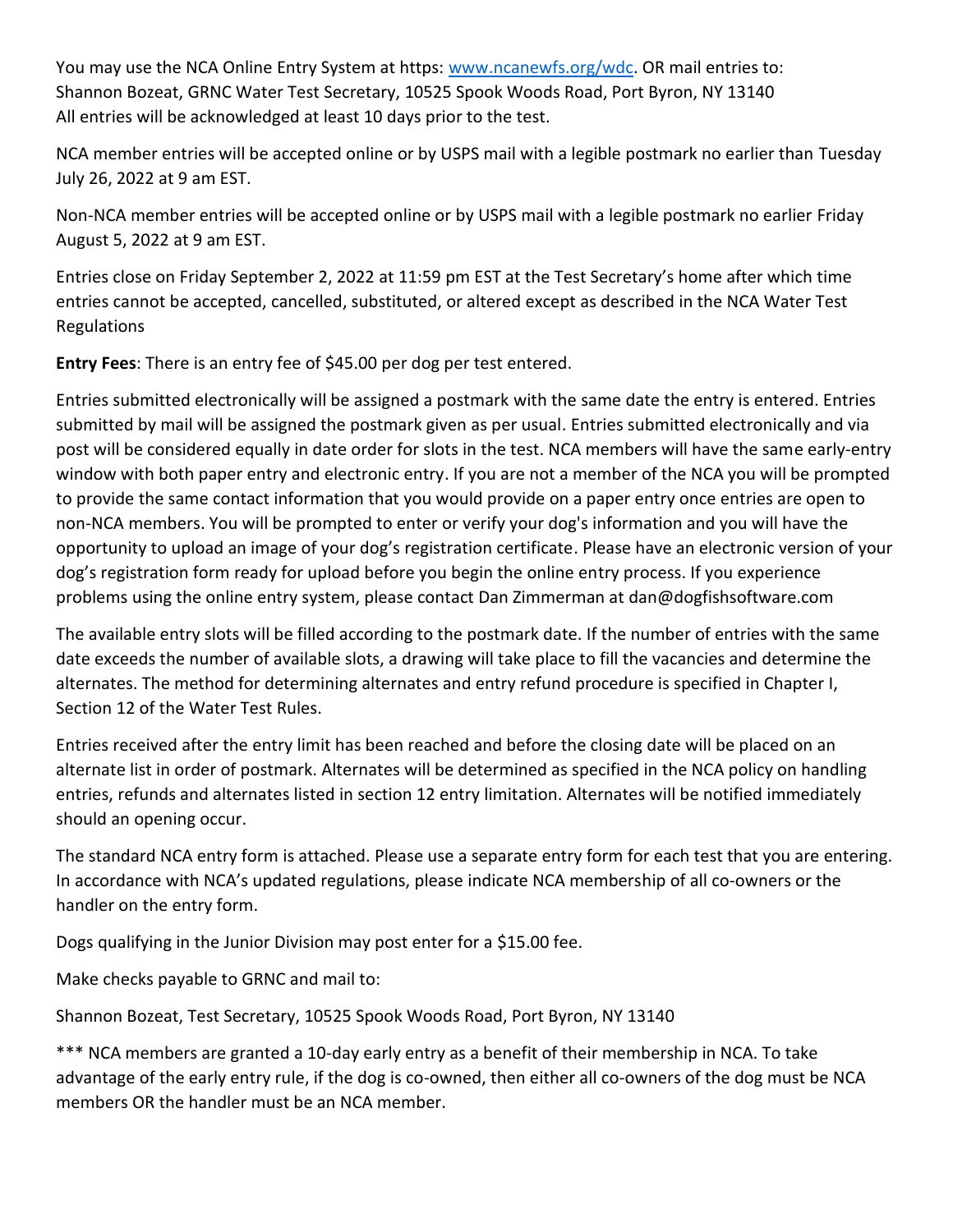**Exhibitors Note**: Each exhibitor is responsible for knowledge of the official NCA Regulations governing a water test and the applicable standards of performance. A copy of the official Water Test Regulations may be downloaded from the NCA website at:<www.ncanewfs.org>

**Equipment**: Each exhibitor is responsible for providing his/her own water test equipment, including a U.S. Coast Guard approved personal flotation device and suitable foot protection to be worn in the water.

**Eligibility**: This test is open only to purebred Newfoundland dogs (of either sex) that are at least 6 months of age on the date of the test. All entered dogs must have an AKC registration number, ILP or PAL number, or foreign registration number. There will be no testing for other breeds at these tests.

**Alternates and Refunds**: If an entrant submits an entry to a water test but is not assigned a place in the test, the test secretary must notify the entrant immediately after the closing date and give the entrant the option to be placed on the alternate list. If the entrant chooses not to be on the alternate list, they will receive a full refund. If the entrant chooses to stay on the alternate list but later pulls their entry after the test closing date, they will not receive a refund. Entrants placed on an alternate list will receive a full refund if they do not get into the test on test day. Should an entrant have two dogs entered and one dog is on the alternate list, the entrant cannot substitute the alternate entry for the regular entry. If the entrant must pull the entered dog, then the first dog on the alternate list will fill the opening.

**Withdrawing Entries**: To withdraw an entry, the entrant must notify the Test Secretary by telephone, email, or U.S. Mail. Do this as soon as possible. The Test Secretary must confirm receipt of such notification. The entrant will receive a full refund of the entry fee if the notification is received prior to the closing date and time for entries. The closing date for entries and making any changes to entries is September 3, 2021 at 11:59 pm EST at the Test Secretary's home.

**Bitches in Season**: Bitches in season may participate in NCA Water Tests. Bitches in season will be kept out of the test area and away from all other dogs until called for by the judges. Bitches in season shall be judged at the conclusion of judging for that day. When Junior, Senior and Excellent Division entries are judged on the same day, any bitches in season shall be judged after regular judging for all divisions has been completed, including post entries. Bitches in season will be judged in the order that their divisions were judged earlier in the day. This applies to two (2) day tests which are held back to back as well.

### **Bitches that have had an ovarian sparing spay are required to be tested as "Bitches in Season."**

Please inform the Test Secretary as soon as possible if you know you will be bringing a bitch in season, or one with an ovarian sparing spay to the test.

**Practice**: There will be no practicing allowed in the test area at any time.

**Trophies**: Each qualifying dog will receive a trophy as selected by the Water Test Committee. Each entrant will receive a hospitality gift.

**Veterinary Services**: Cornell University Hospital for Animals Emergency Services 930 Campus Rd. Ithaca, NY Phone: 607-253-3060. Emergency services available 24 hours a day, every day. Life-threatening medical emergencies are treated 24 hours a day. If possible, please call prior to bringing your animal to the hospital so that our staff can give you special instructions and prepare for your arrival.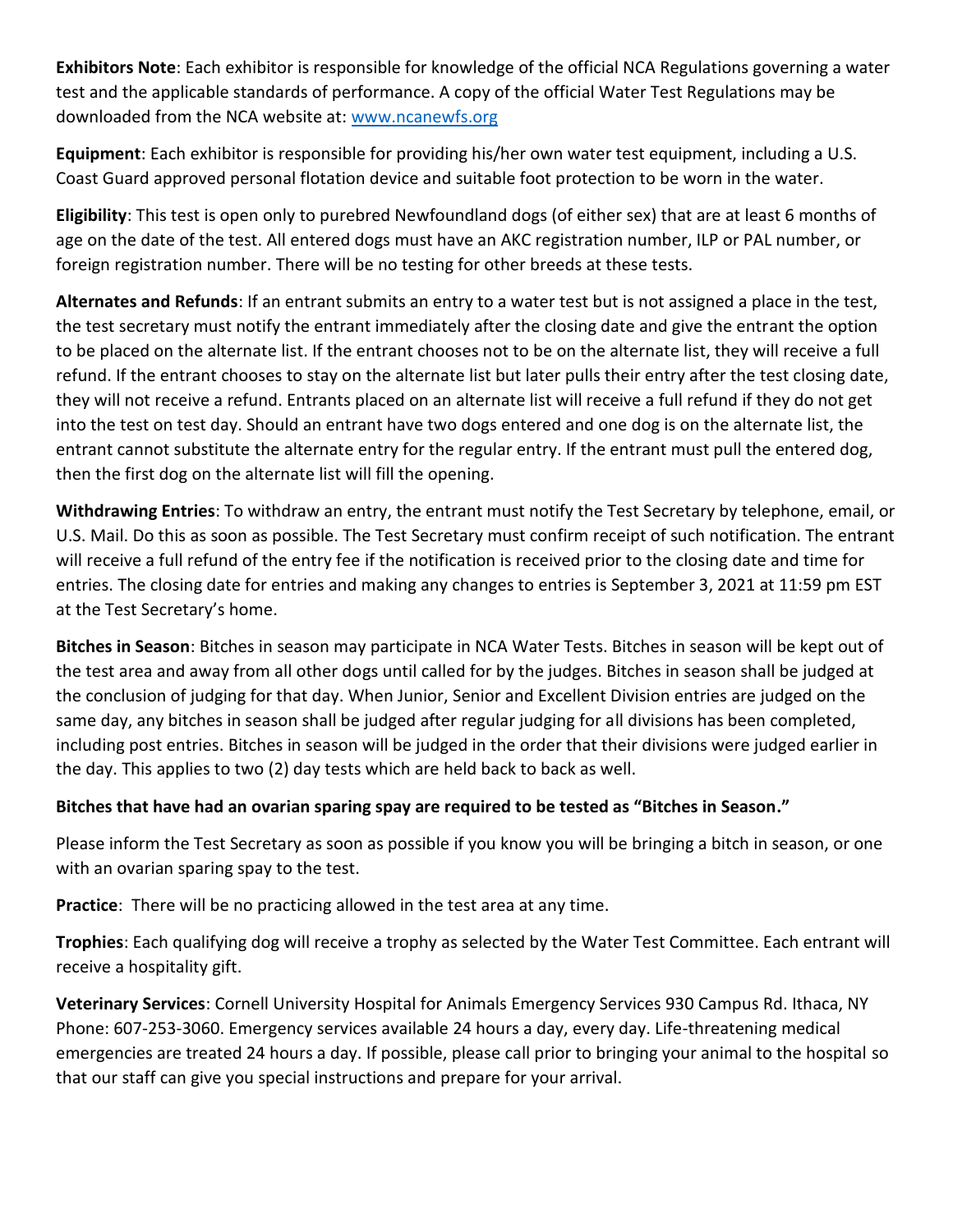### **NEWFOUNDLAND CLUB OF AMERICA, INC Board of Directors**

President: John Cornell 1st Vice President: Mary Lou Cuddy 2nd Vice President: Lynne Anderson-Powell Corresponding Secretary: Pam Rubio Recording Secretary: Steven Britton Treasurer: Mary L. Price Directors: Sue Marino Stacy Roderick Katie Sidesinger Donna Thibault Susan Wagner AKC Delegate: David Helming

### **GENESEE REGION NEWFOUNDLAND CLUB Board of Directors**

President: Jeanne Raish Vice President: Cindi Craig Treasurer: Jody Ayers Recording Secretary: Shannon Bozeat Corresponding Secretary: Anne Smith Abbey Member at Large: Lauri Francis Member at Large: Amir Findling

### **GENESEE REGION NEWFOUNDLAND CLUB Water Test Committee**

Test Chair: Linda Mahuson mobile 585-737-6818 / linda@wjnewf.com Test Secretary: Shannon Bozeat mobile 315-776-1021 / zilinewf@gmail.com Chief Steward: Rick Mahuson mobile 585-704-7618 / rick@wjnewf.com Safety Officer: Mark Craig mobile 585-721-6423 / mcraig@rochester.rr.com Catalog & Advertising: Shannon Bozeat / zilinewf@gmail.com Fundraising: Jody Ayers / newfiemom@hotmail.com Hospitality: Barb Wikoff & Linda Mahuson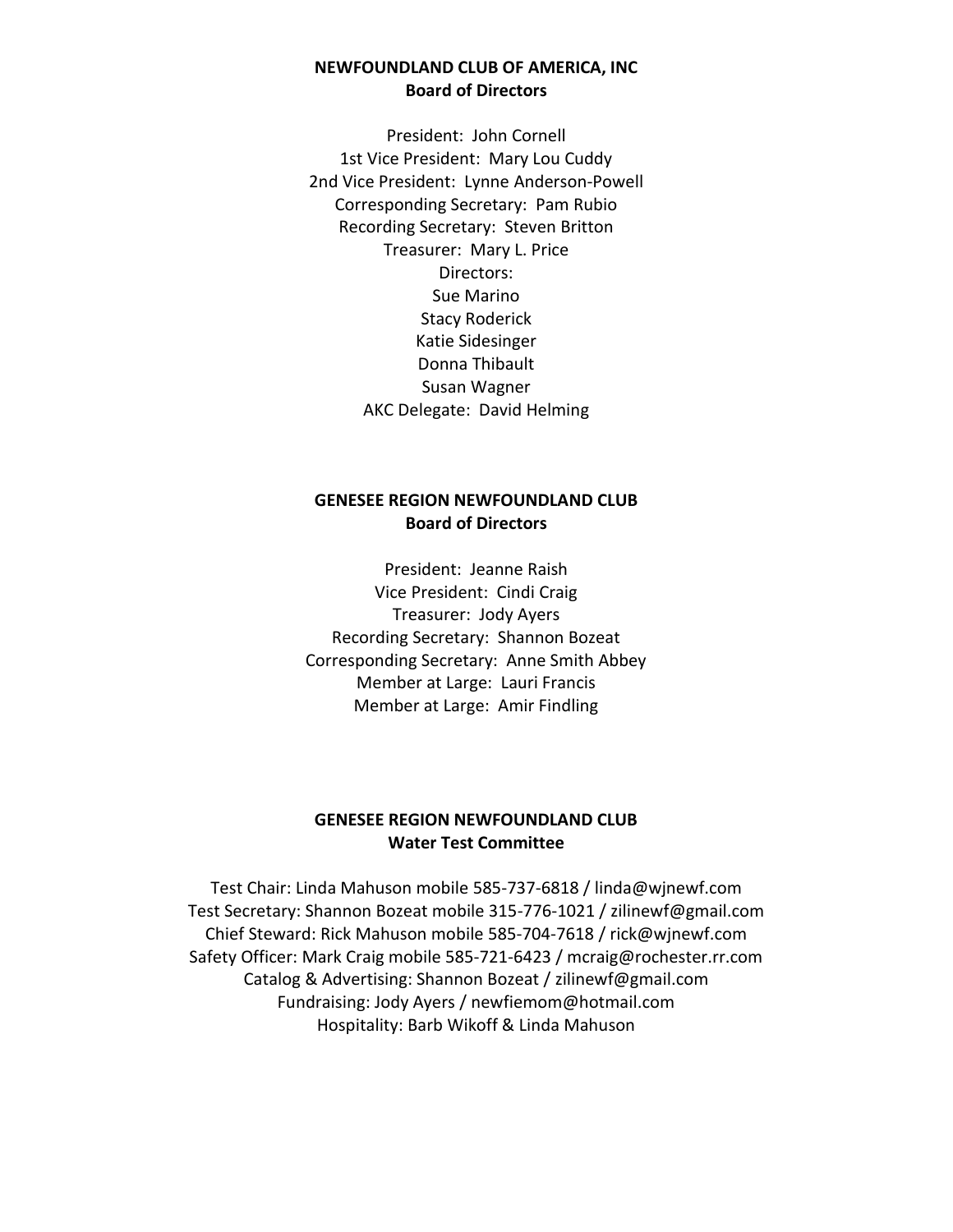**Test Site**: The Water Test site is located on a private residence on the West Shores of Cayuga Lake. The site is on a large lake and consists of a soft shale beach which continues beyond swimming depth. The average Newfoundland is swimming about **20** feet from the shoreline dependent upon seasonal water level. Wind and wave action can result in choppy water. There is ample shade with a nice view of the test site. Restroom is a porta john just off the beach. Hospitality is under the tent on the lawn adjacent to the test beach. There is ample parking on private property across a public road west of test site. You will be able to unload your crates at the site, and some handicap parking is available. Please notify the Test Secretary what provisions you will need.

**Unentered Dogs and Spectators**: Spectators will be welcome. Unentered dogs will be allowed but must be confined away from the test area during testing hours.

**Safety Observances**: Dogs must be crated or on leash at all times. When on leash, the length of the leash must not exceed SIX feet and may NOT be a retractable leash. When on leash dogs must be under control at all times. Dogs showing uncontrolled or aggressive behavior will be asked by the event chair, a board member, Safety Officer or other official to leave the site promptly or be crated for the duration of the test.

**Waiver of Rights -- Animals in Distress**: The Newfoundland Club of America, Inc, and the regional club hosting this event reserves the right to remove any animal in distress from a parked vehicle or crate, and all persons attending this dog event hereby waives any claim for damages against the Club for such removal. The NCA regards the health, safety, and life of any dog on the event grounds to be paramount to other property or privacy rights. If the owner cannot be found in a timely manner, we will take whatever action is necessary for the safety of the dog, which may include breaking windows to enter a vehicle. Dogs found in an unsafe environment, distress, or in harm's way (for example, left in a vehicle without proper ventilation) will be removed to safety. Exposing a dog to an unsafe environment, distress, or harm's way is considered mistreatment and subject to appropriate discipline.

#### **NCA Policy on Dog Aggression \*Please police dogs carefully\***

"Any dog that in the opinion of the Event Committee, attacks a person or a dog at an NCA working event, resulting in an injury, and is believed by that Event Committee to present a hazard to persons or other dogs, shall be disqualified. When the Event Committee pursuant to this section disqualifies the dog, a report shall be filed with the NCA Board. The disqualified dog may not again compete at any NCA working event, nor be on the grounds of an NCA working event unless and until, following application for reinstatement by the owner to the NCA Board, the owner receives official notification in writing from the NCA Board that the dog's eligibility has been reinstated."

The NCA Water Tests are a series of exercises designed to develop and demonstrate the abilities of the purebred Newfoundland Dogs in an aquatic environment. The Newfoundland has historically functioned as a working companion to its owner, and members of the breed have participated in many heroic rescues. Performance of these exercises is intended as a demonstration of skills developed through both natural ability and training rather than a competition between dogs or handlers. The emphasis in the Water Tests is on teamwork between dog and handler in realistic work and rescue situations. Efficiency in accomplishment of tasks is essential; however, it is also desirable that the dog evidence willingness and enjoyment of his work in a combination of controlled teamwork with his handler and natural independence.

#### **Order of Exercises**

#### **WRDX**

- **1. Abandoned Boat**
- **2. Multiple Person Rescue**
- **3. Unconscious Victim**
- **4. Capsized Raft**
- **5. Line to Shore**
- **6. Hidden Victims**

#### **WD**

- **1. Basic Control**
- **2. Single Retrieve**
- **3. Drop Retrieve**
- **4. Take-a-line**
- **5. Tow-a-Boat**
- **6. Swim with Handler**
- 

#### **WRD**

- **1. Double Retrieve**
- **2. Retrieve off a Boat**
- **3. Take-a-Life Ring**
- **4. Underwater Retrieve**
- **5. Take-A-line/Tow-a-Boat**
- **6. Rescue**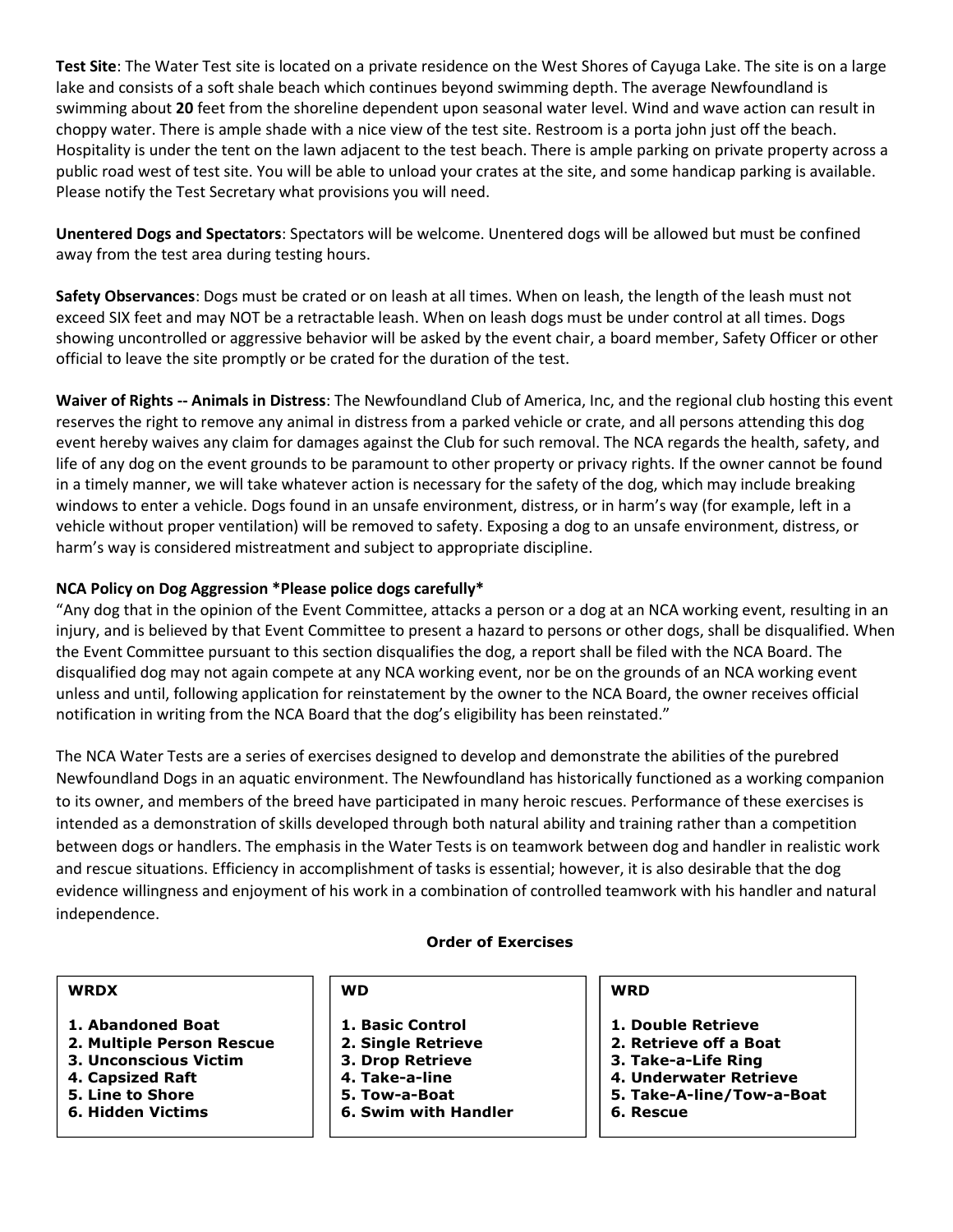#### **Schedule for Friday, September 16**

3:00—5:00 pm Site Familiarization No formal training

7:00 pm Dinner at Mahuson's Lake House 4387 Route 89, Seneca Falls, NY

#### **\*\*\*Tentative\*\*\* Schedule for Saturday, September 17**

- 7:00 7:30 am Sign in with the Test Secretary / Light Continental Breakfast Hospitality
- 7:30—7:45 am WRDX Pre-Swim
- 8:00 am WRDX Equipment Check Judges Meeting with stewards and entrants WRDX Testing

After completion of WRDX Division WD Pre-Swim WD Equipment Check Judges Meeting with stewards and entrants WD Testing

After completion of WD Division WRD Pre-swim WRD Equipment Check Judges Meeting with stewards and entrants WRD Testing

Post-entered seniors Bitches in season testing

#### **Lunch Will be at the Judges' discretion**

Presentation of Awards at Conclusion of Test

7:00 pm Dinner at the Mahuson's Lake House 4387 Route 89, Seneca Falls, NY

**New York State COVID-19 protocols** in place on these dates will be followed, including but not limited to the possibility of test cancellations. Entrants will be required to follow any regulations **in place at that time**, including but not limited to the wearing of masks, temperature checks, use of hand sanitizer and following the appropriate social distancing guidelines. Anyone attending these tests does so at their own risk of illness and will not hold NCA, GRNC or the property owners accountable. Thank you for understanding.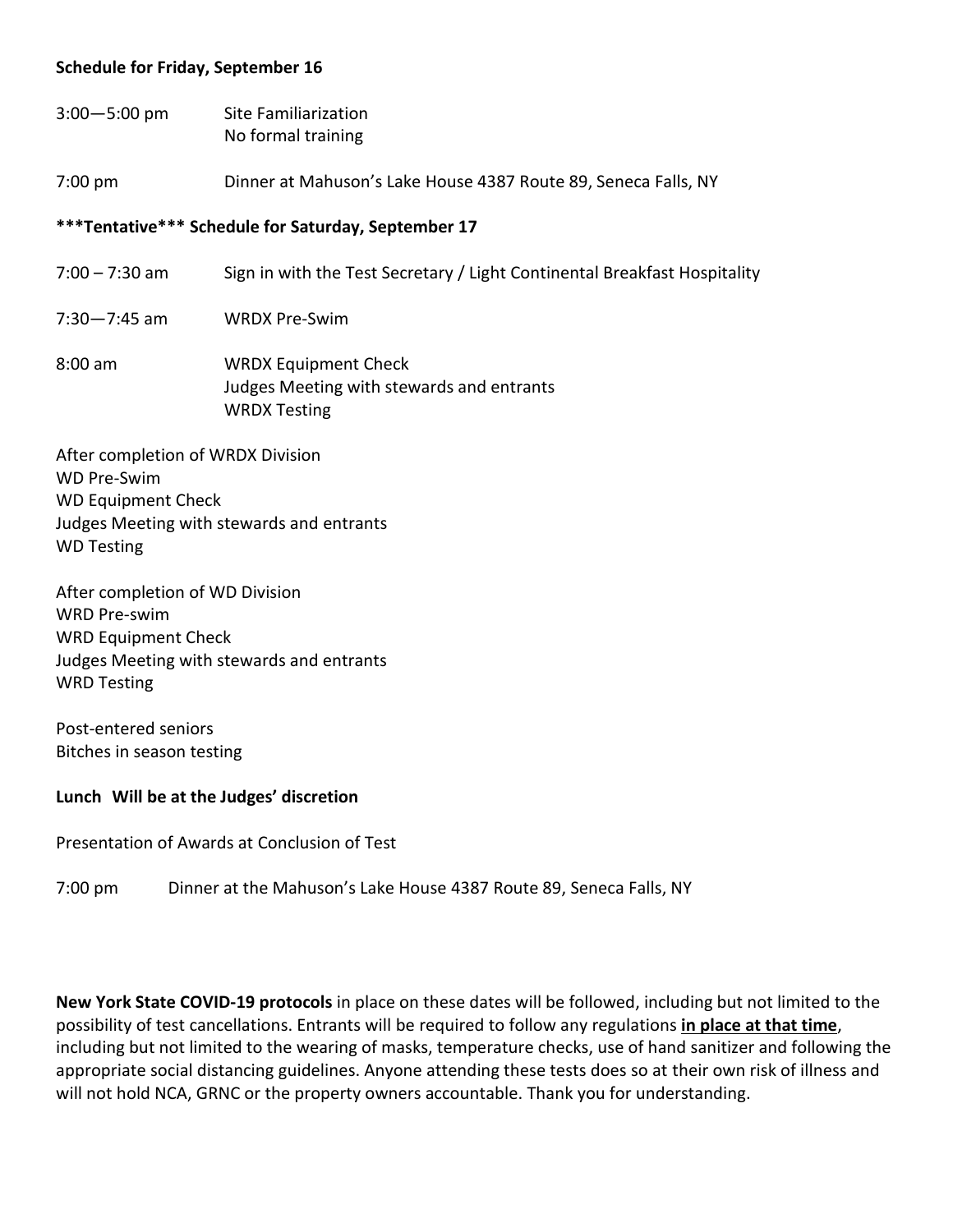### **\*\*\*Tentative\*\*\* Schedule for Sunday, September 18**

- 7:00 7:30 am Sign in with the Test Secretary / Light Continental Breakfast Hospitality
- 7:30—7:45 am WRDX Pre-Swim
- 8:00 am WRDX Equipment Check Judges Meeting with stewards and entrants WRDX Testing

After completion of WRDX Division WD Pre-Swim WD Equipment Check Judges Meeting with stewards and entrants WD Testing

After completion of WD Division WRD Pre-swim WRD Equipment Check Judges Meeting with stewards and entrants WRD Testing

Post-entered seniors Bitches in season testing

**Lunch Will be at the Judges' discretion** Presentation of Awards at Conclusion of Test

**New York State COVID-19 protocols** in place on these dates will be followed, including but not limited to the possibility of test cancellations. Entrants will be required to follow any regulations **in place at that time**, including but not limited to the wearing of masks, temperature checks, use of hand sanitizer and following the appropriate social distancing guidelines. Anyone attending these tests does so at their own risk of illness and will not hold NCA, GRNC or the property owners accountable. Thank you for understanding.

### **TO ENTER THE WATER TEST ONLINE, please visit:<https://www.ncanewfs.org/wdc/>**

**Online Entry is highly recommended as USPS is experiencing a significant slowdown in delivery with reports of first class mail taking 10days or longer for delivery. If you choose to mail your entry, please do so as early as possible to avoid entries received too late due to delivery time frames.**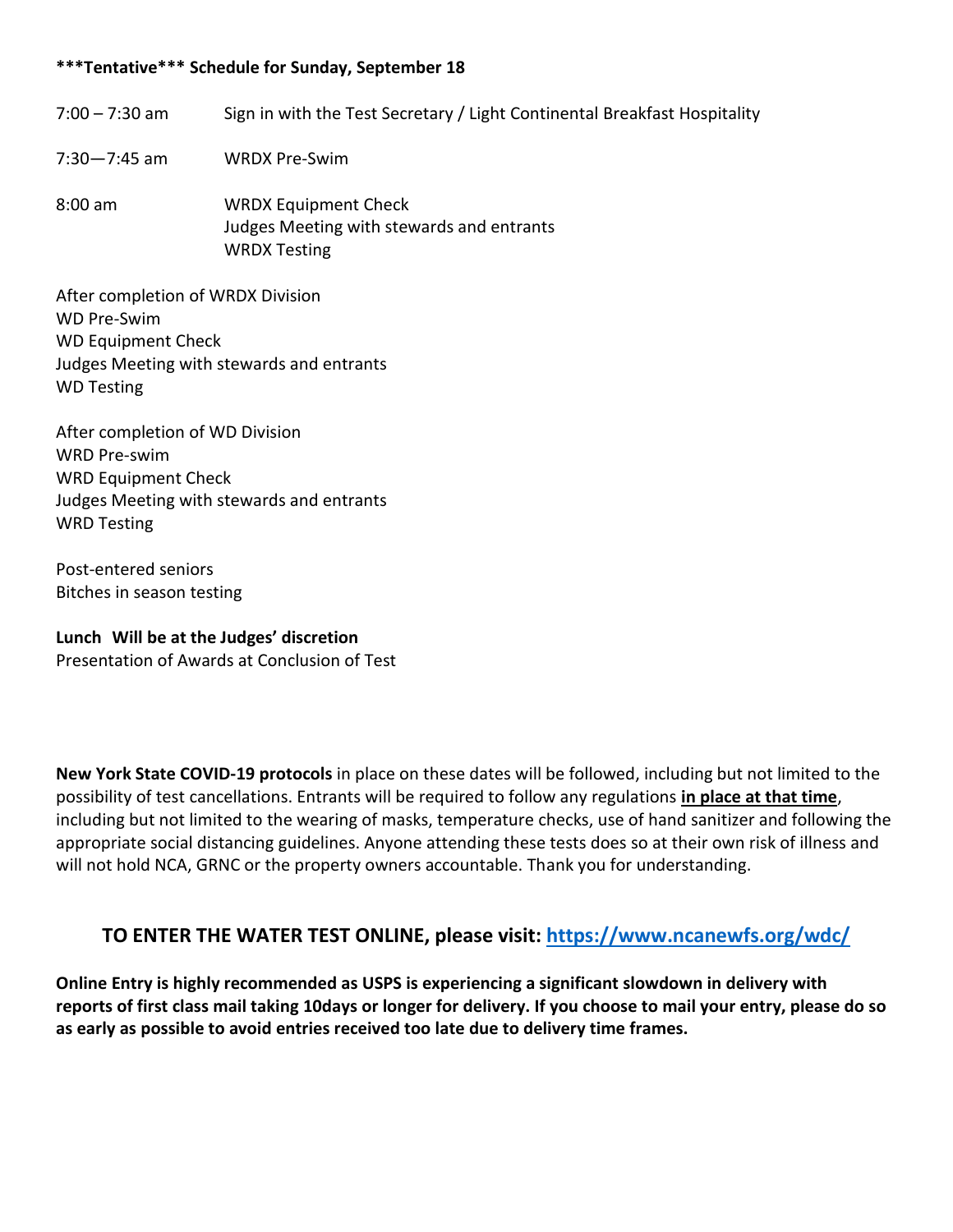## **Meal Order Form**

Friday September 16th Dinner Mahuson's Lake House 4387 Route 89, Seneca Falls, NY Barbecue Dinner / Cost \$20.00

Saturday September 17th Dinner Mahuson's Lake House 4387 Route 89, Seneca Falls, NY Italian Cuisine / Cost \$20.00

Saturday and Sunday September 17th & 18th Continental Breakfast – free for entrants

Lunches Saturday - Assorted Subs, Sides, Drink and Dessert / Cost \$8 Sunday – Smoked meat sandwiches with sides / Cost \$8

Lunch & Dinner reservation return to Barbara Wikoff by September 6, 2022: Barbara Wikoff, 9494 Pendergast Rd., Phoenix, NY 13135 bwikoff@windstream.net

Please make checks payable to GRNC

| Saturday Lunches @ \$8:00 each                        | Total        |  |  |  |
|-------------------------------------------------------|--------------|--|--|--|
| Sunday Lunches @ \$8.00 each                          | <b>Total</b> |  |  |  |
| Friday Dinner @ \$20.00 each                          | Total        |  |  |  |
| Saturday Dinner @\$20.00 each                         | Total        |  |  |  |
|                                                       |              |  |  |  |
| Special Meal Package Offer                            |              |  |  |  |
| 2 Lunches & 2 Dinners Package @ \$50.00 each<br>Total |              |  |  |  |
|                                                       |              |  |  |  |
| Name:                                                 |              |  |  |  |
| Address:                                              |              |  |  |  |
| Phone:                                                |              |  |  |  |
| Email:                                                |              |  |  |  |

To ensure the safe health of all, it is requested that those attending dinners at the lake house have COVID Vaccination completed at least two weeks prior.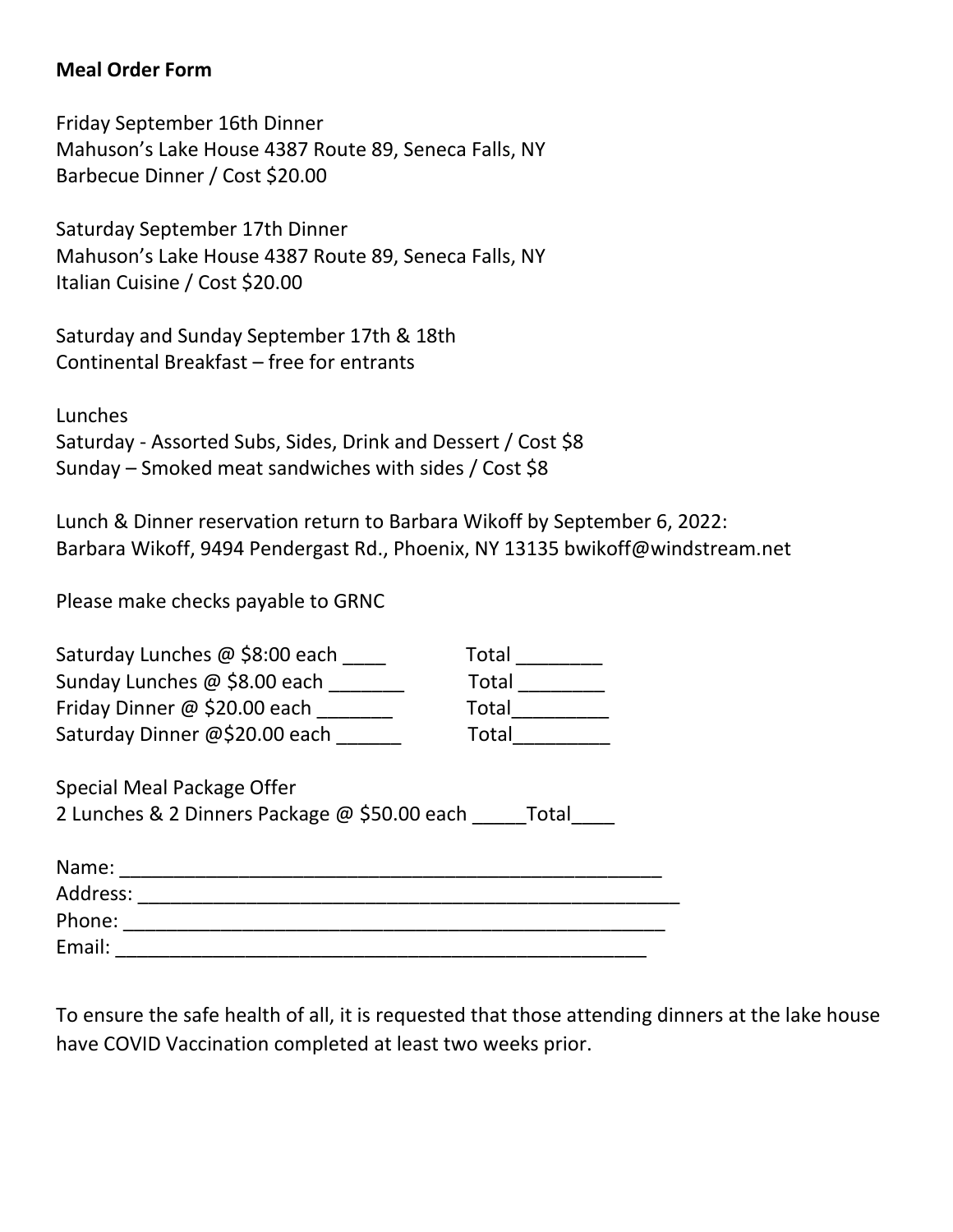#### **GRNC Water Test Catalog Advertising**

An advertisement in the GRNC Water Test catalog is a great way to honor a mentor or friend, promote your kennel, brag about a new title, show off your dog or send special wishes to the entrants.

All ads must be "camera ready" Ads must be received by Tuesday September 6, 2022 Make checks payable to GRNC Please send to Shannon Bozeat 10525 Spook Woods Road, Port Byron, NY 13140 zilinewf@gmail.com Full Page (8  $\frac{1}{2}$  x 11) @ \$10.00 each ½ Page @ \$7.50 \_\_\_\_\_\_\_\_\_\_

#### **GRNC Fund-Raising**

Raffles/Silent Auctions:

There will be brown bag raffles and silent auctions held after the completion of each day's testing.

You must be present to win or designate someone to pick up for you.

No items will be mailed or delivered.

Donations gratefully accepted!

Contact Jody Ayers / email [newfiemom@hotmail.com](mailto:newfiemom@hotmail.com)

## **TO ENTER THE WATER TEST ONLINE, please visit: <https://www.ncanewfs.org/wdc/>**

**Online Entry is highly recommended as USPS is experiencing a significant slowdown in delivery with reports of first class mail taking 10days or longer for delivery. If you choose to mail your entry, please do so as early as possible to avoid entries received too late due to delivery time frames.**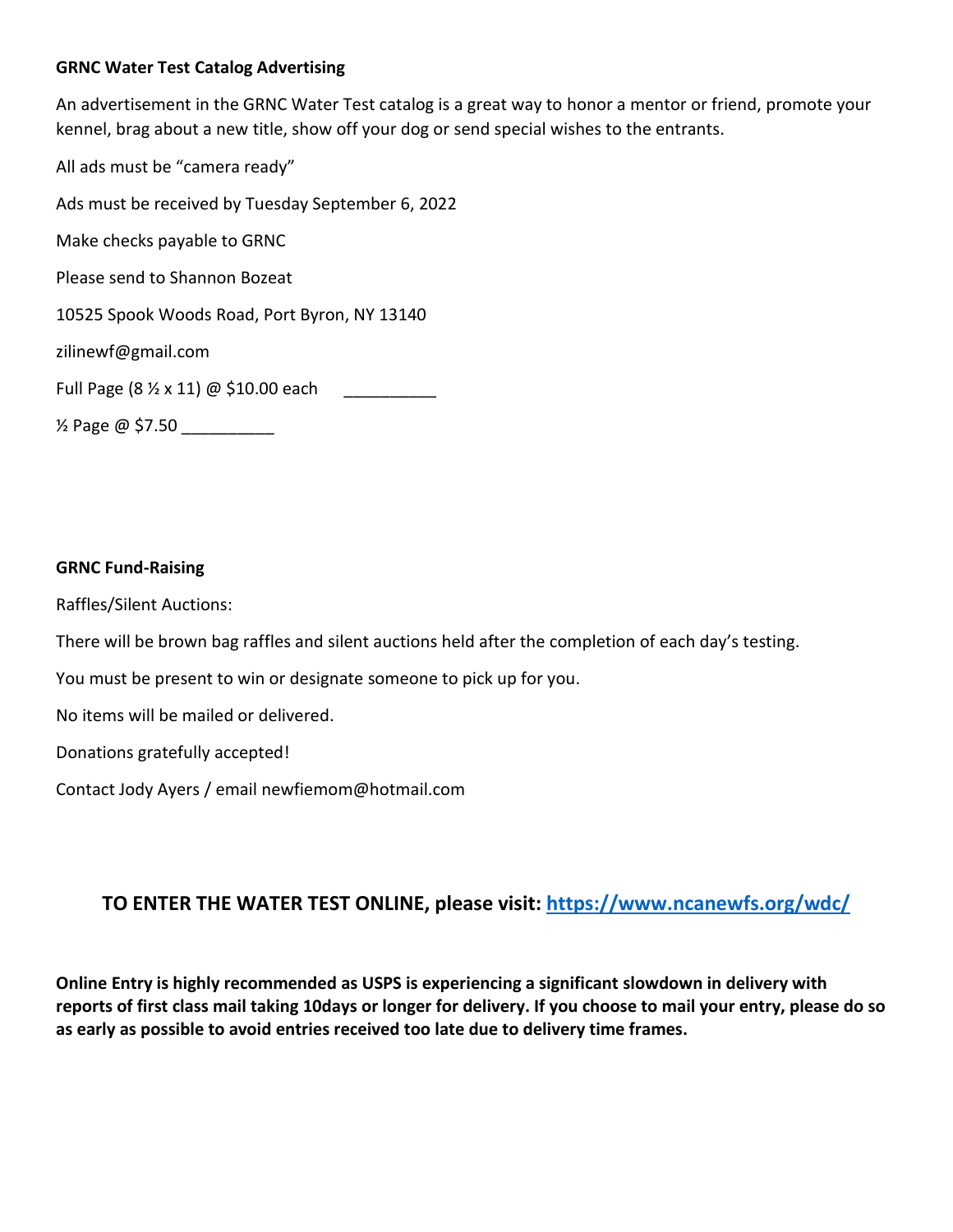#### **Accommodations**

#### **\*\*Make reservations early\*\***

#### **It is advised that you check current reservation, refund, and pet policies**

Sned Acres Family Campground 6590 S. Cayuga Lake Rd, Ovid, NY (607) 869-9787

Taughannock Falls State Park, Trumansburg, NY 14886 (607) 387-6739

Spruce Row Campground & RV Park 2271 Kraft Road, Ithaca, NY 14850 (607) 387-9225

Country Inn by Radisson 1100 Danby Rd Ithaca, NY (607) 256-1100

Econolodge Ithaca 2303 N Triphammer Rd Ithaca, NY (607) 257-1400

Homewood Suites by Hilton 36 Cinema Drive Ithaca, NY (607) 266-0000

Quality Inn 356 Elmira Rd Ithaca, NY (607) 272-0100

Hampton Inn Ithaca-Elmira Rd Ithaca, NY (607) 277-5500

Microtel Inn & Suites 1966 Rtes. 5&20 Seneca Falls, NY (315) 539-8438

Holiday Inn Rte. 414 Waterloo, NY (315) 539-5011

Ramada Inn, Rtes. 5 & 20, Geneva, NY (315) 789-0400

### **Any reports of damage to any property will result in a WDC grievance**

#### **Directions to Test Site at**

### **7844 County Rd 153 Interlaken, NY**

From the North: NYS Thruway Take exit 41 for NY-414 toward Waterloo Clyde / 0.8 mi Keep right at the fork, follow signs for Waterloo/Seneca Falls/Montezuma Refuge and merge onto NY-414 S / 0.4 mi Turn left onto NY-318 E / 4.1 mi Turn left onto US-20 E / 446 ft Turn right at the 1st cross street onto NY-89 S / 22.2 mi Turn left onto Morgan Rd / 1.0 mi Turn right onto County Rd 153 / 0.5 mi 7844 County Rd 153 Interlaken, NY 14847

From the South Route 89 Ithaca, NY Head northwest on NY-89 N/Taughannock Blvd toward Cass Park Access Rd Continue to follow NY-89 N / 17.5 mi Turn right onto Deerlick Springs Rd / 0.7 mi Turn left onto County Rd 153 / 0.4 mi 7844 County Rd 153 Interlaken, NY 14847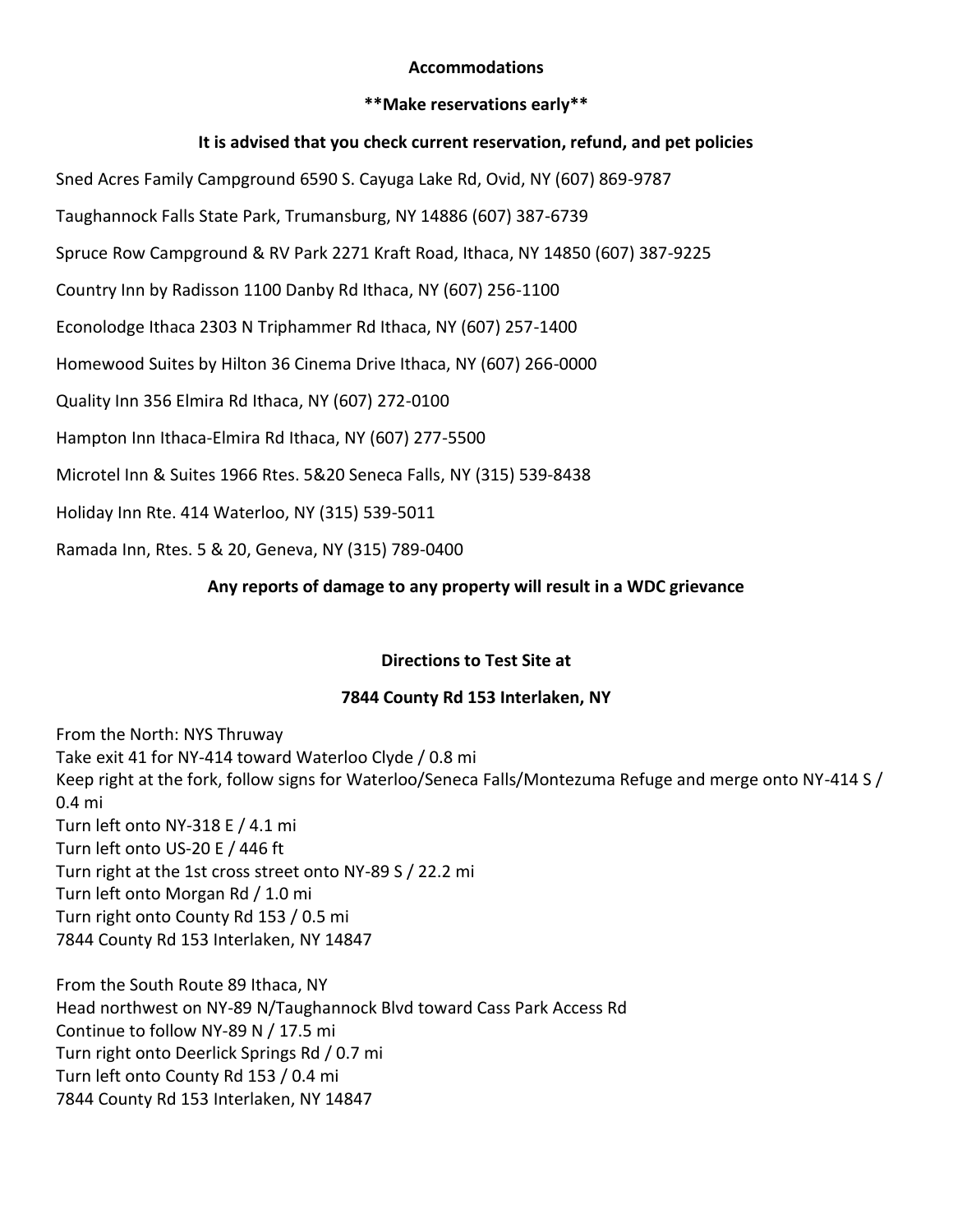### **Veterinary Services Cornell Emergency Hospital 930 Campus Rd. Ithaca, NY 607-253-3060**

### **Emergency veterinary service is available 24/7/365**

Directions to Cornell University Hospital for Animals Emergency Services from Test Site at 7844 County Rd 153 Interlaken, NY

Head southeast on County Rd 153 toward Deerlick Springs Rd / 0.4 mi Turn right onto Deerlick Springs Rd / 0.7 mi Continue on NY-89 S to Ithaca / 32 min (21.4 mi) Turn left at the 1st cross street onto NY-89 S Head west on Frontenac Rd toward NY-89 S 2 min (0.6 mi) Continue NY-89 S to Ithaca 25 min (13.8 mi) Turn left onto NY-89 S 10.9 mi Turn left onto W Buffalo St 0.1 mi Turn right at the 1st cross street onto N Fulton St 0.2 mi Use the left 2 lanes to turn left onto W Green St 0.8 mi Continue straight onto E Green St 177 ft E Green St turns right and becomes E M.L.K. Jr. St/E State St 0.4 mi Turn left onto Mitchell St 0.2 mi Turn left onto Ithaca Rd 0.3 mi Continue onto NY-366 E/Dryden Rd 0.8 mi Continue Tower Rd to your destination 1 min (0.2 mi) Turn left onto Tower Rd 436 ft Turn right at the 1st cross street onto Campus Rd 180 ft Turn left 436 ft

**Cornell University Hospital for Animals Hospital GPS Coordinates 42.4466, -76.4647 SOME GPS DEVICES MAY NOT PROVIDE ACCURATE ROUTING TO 930 CAMPUS RD. PLEASE NOTE THE HOSPITAL LOCATION ON THE MAP AND CONFIRM YOUR ROUTE BEFORE TRAVELING**.

Parking

When you arrive, you can park in the small client parking lot in front of the Companion Animal entrance. If the lot is full, additional parking is available in the B lot across the street in spaces marked for hospital clientele. You will need to register your vehicle with the admissions office upon arrival.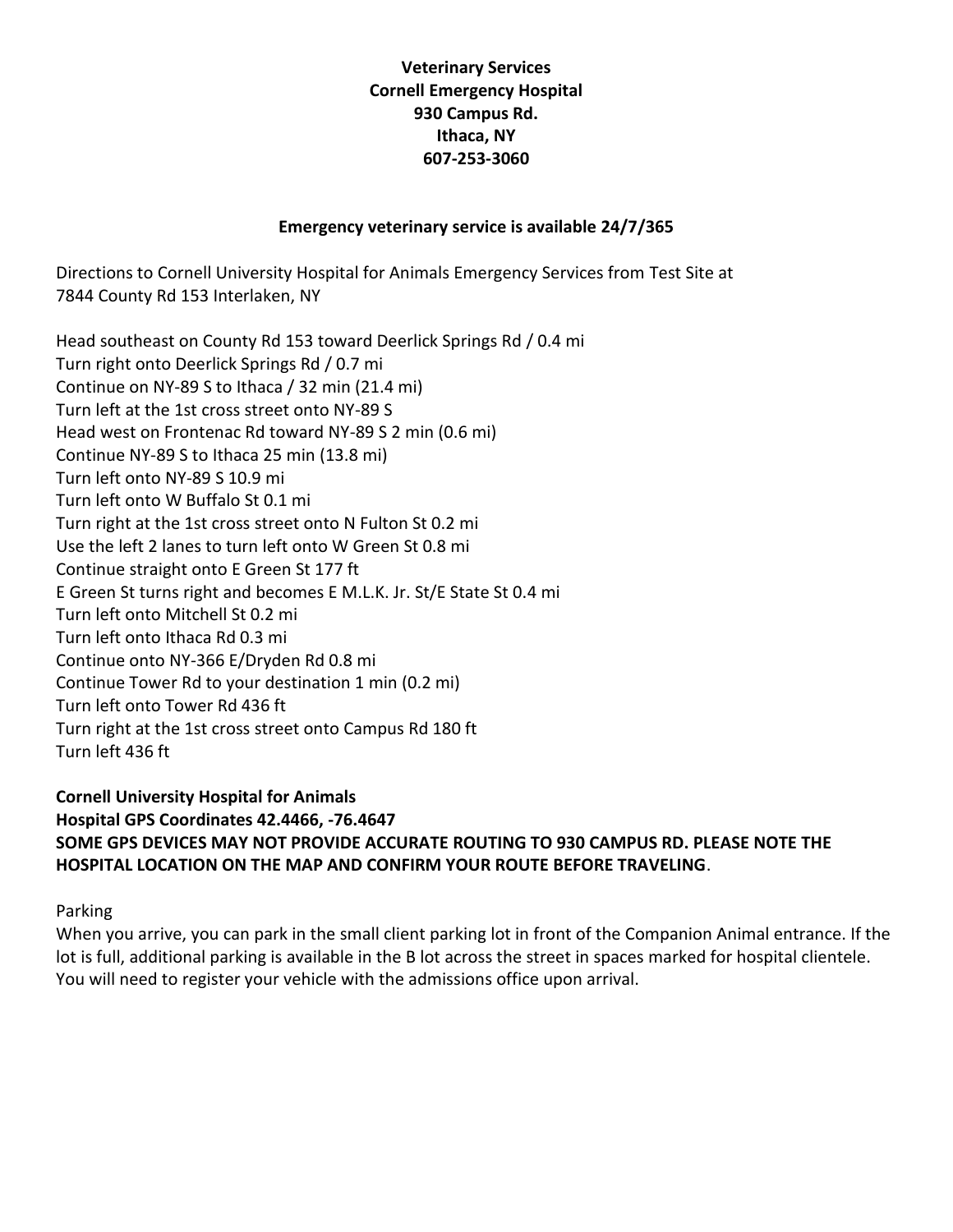# **NEWFOUNDLAND CLUB OF AMERICA WORKING TEST ENTRY**

Test Location: 7844 County Rd 153 Interlaken, NY 14847 Test Giving Club: Genesee Region Newfoundland Club

|              |              |                                                                                                                               |                                                            | Test Location: 7844 County Rd 153 Interlaken, NY 14847                                                                                                                                                                                                |                                                |
|--------------|--------------|-------------------------------------------------------------------------------------------------------------------------------|------------------------------------------------------------|-------------------------------------------------------------------------------------------------------------------------------------------------------------------------------------------------------------------------------------------------------|------------------------------------------------|
|              |              |                                                                                                                               |                                                            | Test Giving Club: Genesee Region Newfoundland Club                                                                                                                                                                                                    |                                                |
|              | <b>CLASS</b> | <b>REQUAL</b>                                                                                                                 | <b>DATE 1</b>                                              | DATE <sub>2</sub>                                                                                                                                                                                                                                     | DATE <sub>3</sub>                              |
|              | <b>WD</b>    |                                                                                                                               |                                                            |                                                                                                                                                                                                                                                       | XXXXXXXXXXXXXXX                                |
|              | <b>WRD</b>   |                                                                                                                               |                                                            |                                                                                                                                                                                                                                                       | XXXXXXXXXXXXXXX                                |
|              | <b>WRDX</b>  |                                                                                                                               |                                                            |                                                                                                                                                                                                                                                       | XXXXXXXXXXXXXXX                                |
| August 5     |              | (non NCA-Members) will be returned.<br>Entries must be received by the test secretary, by mail, by the closing date and time. | ENTER WD, WRD, WRDX, BDD, DD, TDD, DDX OR TDDX UNDER CLASS | Entries close at: <mark>11:59 pr</mark> am/pm, On: <u>September 2</u> Entries postmarked before <u>JUly 26 </u>                                                                                                                                       | (NCA Members) or                               |
|              |              |                                                                                                                               |                                                            | Entries not received by the closing date and time will not be accepted even if postmarked before this date!                                                                                                                                           |                                                |
|              |              | Send entries with \$ $\frac{45.00}{ }$ ____ Entry fee payable to: $\frac{GRNC}{ }$                                            |                                                            |                                                                                                                                                                                                                                                       |                                                |
|              |              | Return entries to the Test Secretary: Shannon Bozeat                                                                          | 10525 Spook Woods Road                                     |                                                                                                                                                                                                                                                       |                                                |
|              |              |                                                                                                                               | Port Byron, NY 13140                                       |                                                                                                                                                                                                                                                       |                                                |
|              |              |                                                                                                                               |                                                            | Attach a current copy of this dog's AKC Registration                                                                                                                                                                                                  |                                                |
|              |              |                                                                                                                               |                                                            |                                                                                                                                                                                                                                                       |                                                |
|              |              |                                                                                                                               |                                                            |                                                                                                                                                                                                                                                       |                                                |
|              |              |                                                                                                                               |                                                            |                                                                                                                                                                                                                                                       |                                                |
|              |              |                                                                                                                               |                                                            | AKC/CKC/ILP/PAL# Date of Birth: Sex:                                                                                                                                                                                                                  |                                                |
|              |              |                                                                                                                               |                                                            |                                                                                                                                                                                                                                                       |                                                |
|              |              |                                                                                                                               |                                                            |                                                                                                                                                                                                                                                       |                                                |
|              |              |                                                                                                                               |                                                            |                                                                                                                                                                                                                                                       |                                                |
|              |              |                                                                                                                               |                                                            | <b>Call Name: Call Name: Call Name: Call Name: Call Name: Call Name: Call Name: Call Name: Call Name: Call Name: Call Name: Call Name: Call Name: Call Name: Call Name: Call Name: Call Name: </b>                                                    |                                                |
|              |              |                                                                                                                               |                                                            |                                                                                                                                                                                                                                                       |                                                |
|              |              | ** Entry Form Must Be Signed To Be A Valid Entry<br>Regulations, the NCA Constitution and By-Laws and further                 |                                                            | ** I understand that I enter my dog in this NCA Working Test at my own risk.<br>I have read the Test Regulations and understand them. I agree to abide by the Test<br>agree to be bound by the Entry Agreement included in the premium for this test. |                                                |
|              |              |                                                                                                                               |                                                            |                                                                                                                                                                                                                                                       |                                                |
|              |              |                                                                                                                               |                                                            |                                                                                                                                                                                                                                                       | Date: _____________                            |
| Day Phone: ( |              | ) ______________________________  Home Phone: (                                                                               |                                                            | (Signature of Owner/ Agent duly authorized make this entry)                                                                                                                                                                                           | ) and the contract of $\overline{\phantom{a}}$ |